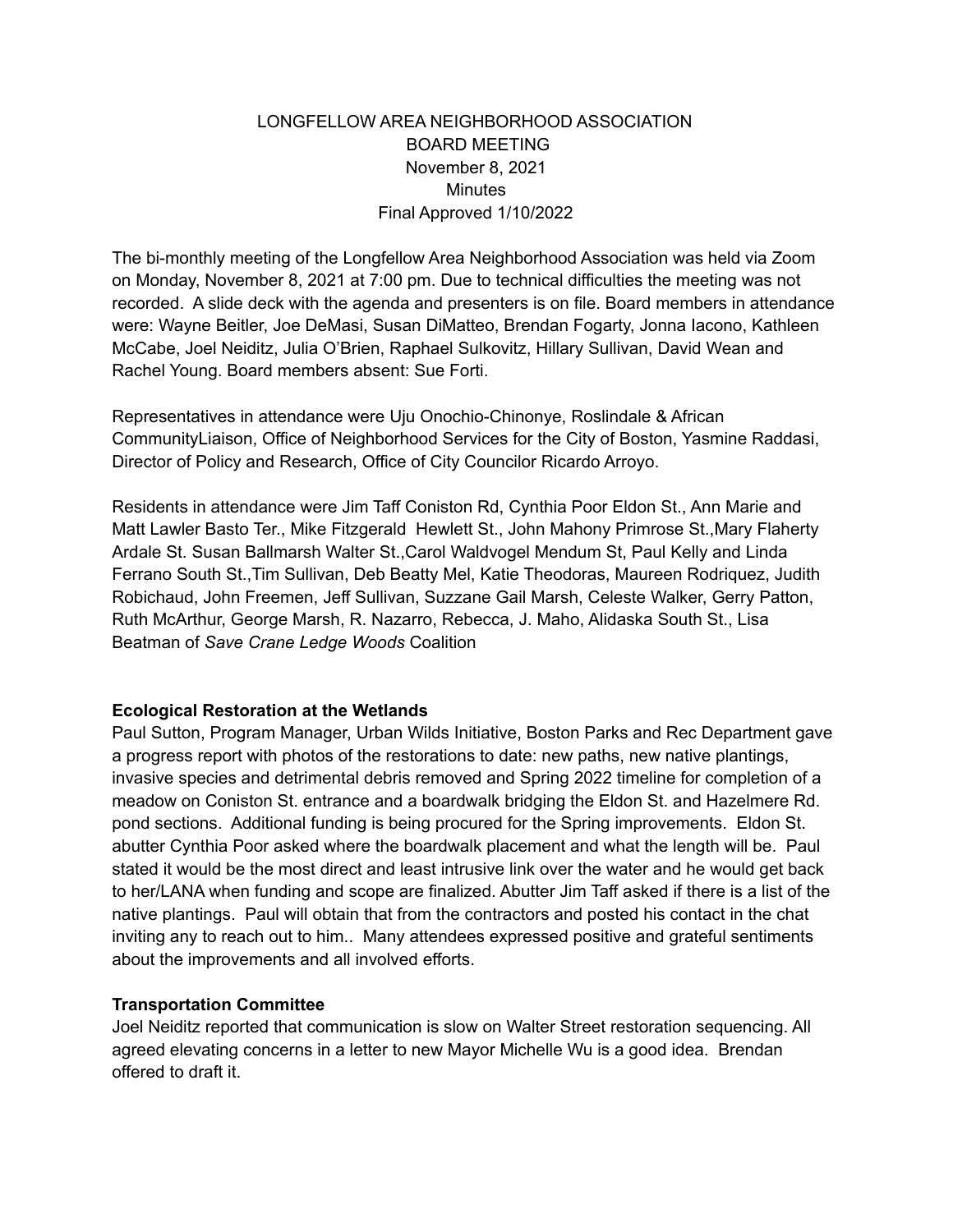#### **104 Walter Street**

James Kastaras, President of Habitat, reported that they had a meeting with BPDA and other city project reps and asked for an expedited plan review and permitting process. He is optimistic this will happen.

## **Neighborhood Liaison Report**

Uju Onochio-Chinonye reported that BWSC contractors would be replacing water pipes on select streets and was asked to provide a schedule and list of streets. Concern was expressed for repeated and uncoordinated utility work leaving residents uninformed and street and sidewalk surfaces cut up and paved with different materials and poor mobility.

## **Membership Report**

Brendan Fogarty reported that he is exploring social media platforms to enhance LANA's community connections. More on that later.

## **Treasurer's Report**

Joe DeMasi, Treasurer presented the FY22 Budget. A motion to accept the budget was made by Sue Forti at the December 13, 2021 Admin meeting and seconded by David Wean. The motion passed. No objections or abstentions. The approved budget was circulated via email by Joe DiMasi on Tuesday, December 14, 2021 and filed in the LANA google drive.

## **Zoning Issues**

# **21 Walworth St**.

Owners and their architect presented renderings of their proposed home and day care renovations heading to the Zoning Board of Appeals to seek zoning relief. The long-time owner occupant's intent is to expand their living space for their growing family without compromising their day care business that they run out of the property. One immediate abutter expressed concern about closer proximity to their property and possible fencing. Another abutter expressed support for the project. Discussion among attendees ranged from the misapplication of zoning laws, over expansion of original property design in the neighborhood, the shortage of daycare providers in Roslindale and support for the home and business limitations /circumstances causing the owners to seek zoning relief. A motion for LANA to write a letter of no opposition was made by Susan DiMatteo and seconded by Brendan Fogarty. The motion passed with one member abstaining.

# **8 Mendum St**.

Owner and their architect presented renderings and photos of their proposed home renovations requiring zoning relief from the Zoning Board of Appeal and seeking a letter of no opposition from LANA. Two abutters present expressed no opposition to the project. A motion to write a letter of no opposition was passed with one member abstaining.

## **Save Cranes Ledge Woods Letter of Support**

A robust discussion about LANA supporting the large coalition advocating for the no build city acquisition and preservation of the 14 acres of privately owned land slated for market rate rental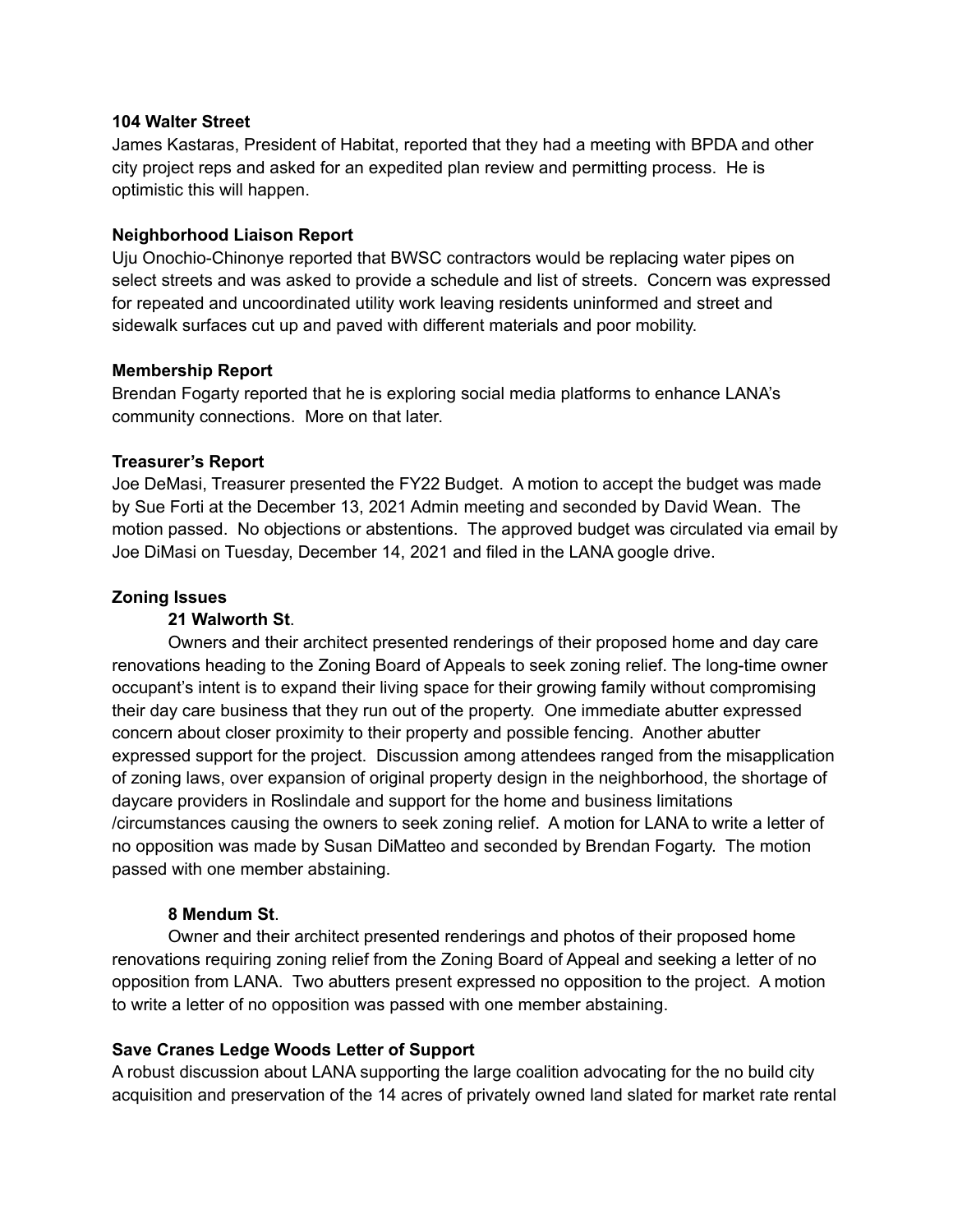development off of Cummins Highway known as Cranes Ledge Woods in Hyde Park. Concerns pro and con were raised about the need for open space in this housing dense lower income neighborhood balancing affordable housing needs with open space preservation needs on this large tract of land, some of which is buildable. A suggestion was made by Kathleen McCabe to continue discussion at another meeting and explore language that would accomplish support for both preservation and housing.

Meeting Adjourned